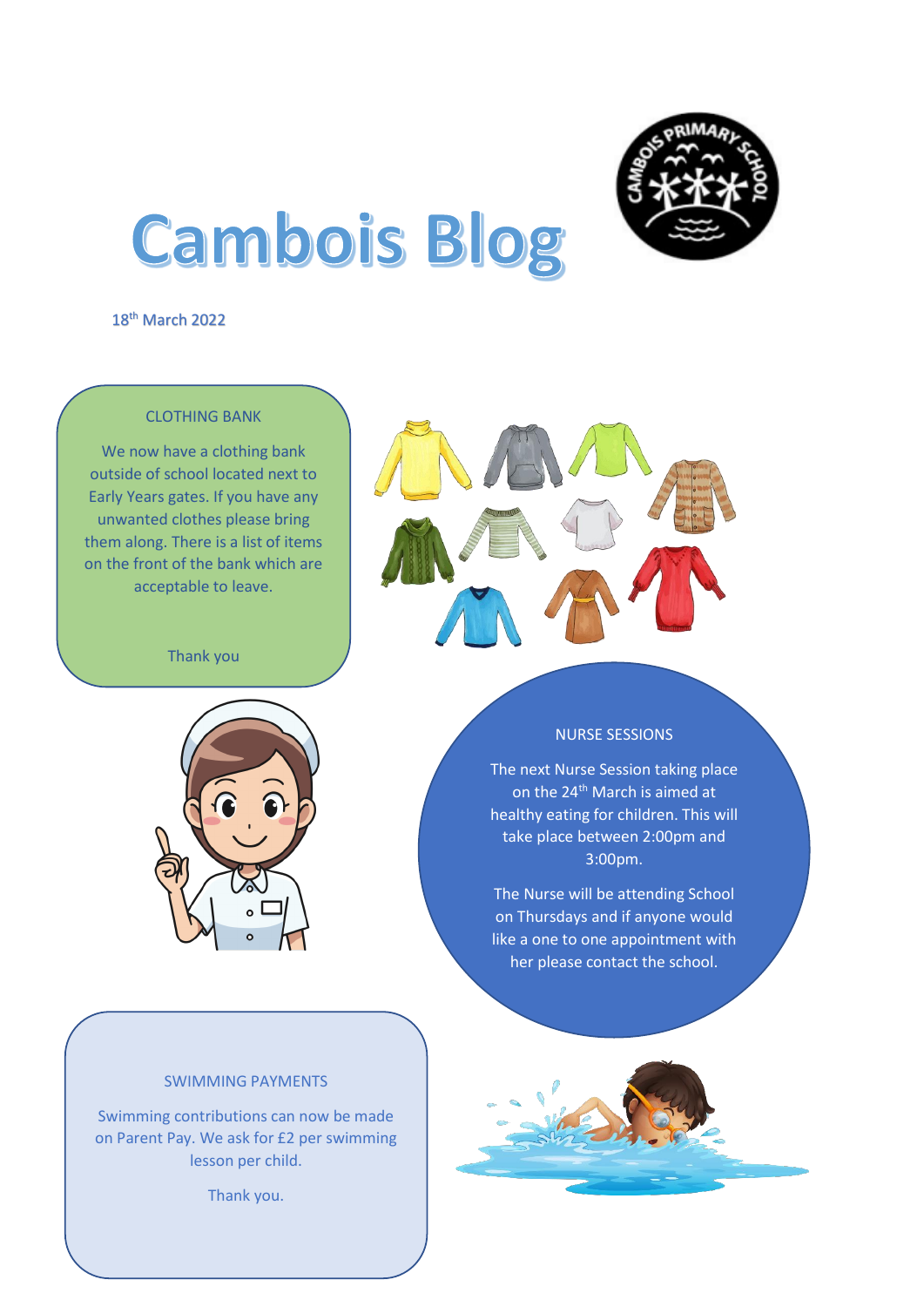## CHALLENGING BEHAVIOUR **COURSE**

A reminder that our first Parent Course for Challenging Behaviour will take place on Tuesday 22<sup>nd</sup> March 12:00pm until 3:00pm. The second session will take place on Tuesday 29<sup>th</sup> March 1:00pm until 3:00pm.

### ATTENDANCE AND PICK UP

Would all parents please ensure that children attend school on time and are picked up at the correct time.

We are seeing more children arriving late into school and this is causing disruptions for other children and staff.

We are also noticing more children being left in school waiting for parents to pick them up, again this is causing disruptions for staff.

Thank you.





# EASTER EGG DECORATING **COMPETTION**

A date for the diary – We will be holding an Easter Egg Decorating competition on Wednesday the 6<sup>th</sup> April. Children will be asked to bring a boiled egg into school to decorate. We will also be asking the children to decorate an egg at home. Further details will be provided nearer the time.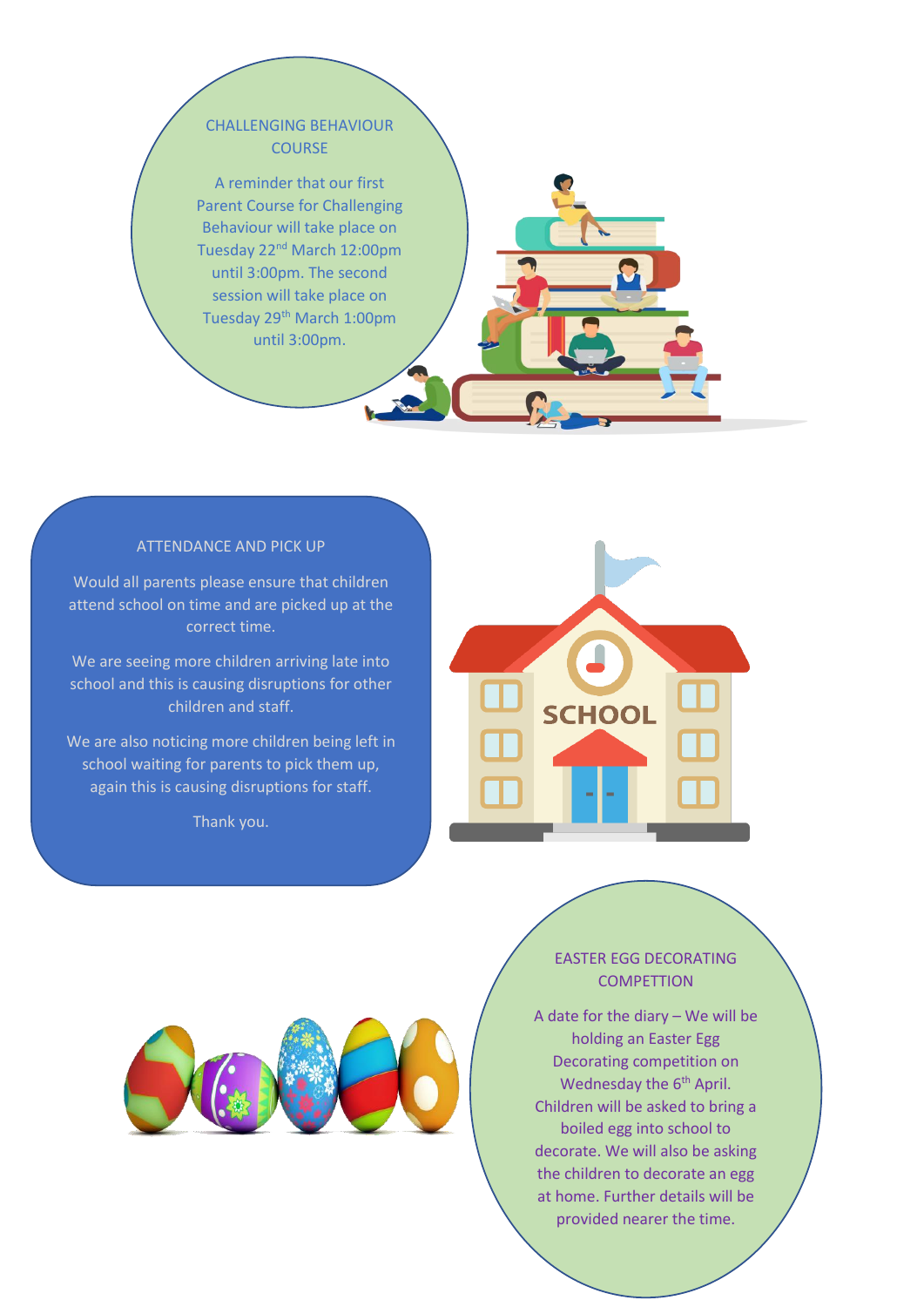#### EASTER CHURCH SERVICE

The children have been invited to attend St Andrew's Church on Wednesday the 6<sup>th</sup> April to attend an Easter Service. Unfortunately parents will be unable to attend the service this time.

ׇ֦֘֡





## KS2 Parents Meeting – SATS

We will be holding a meeting in school on the 28th April 2022 at 2:15pm for all parents of Key Stage 2 children who are taking their SATS this year.